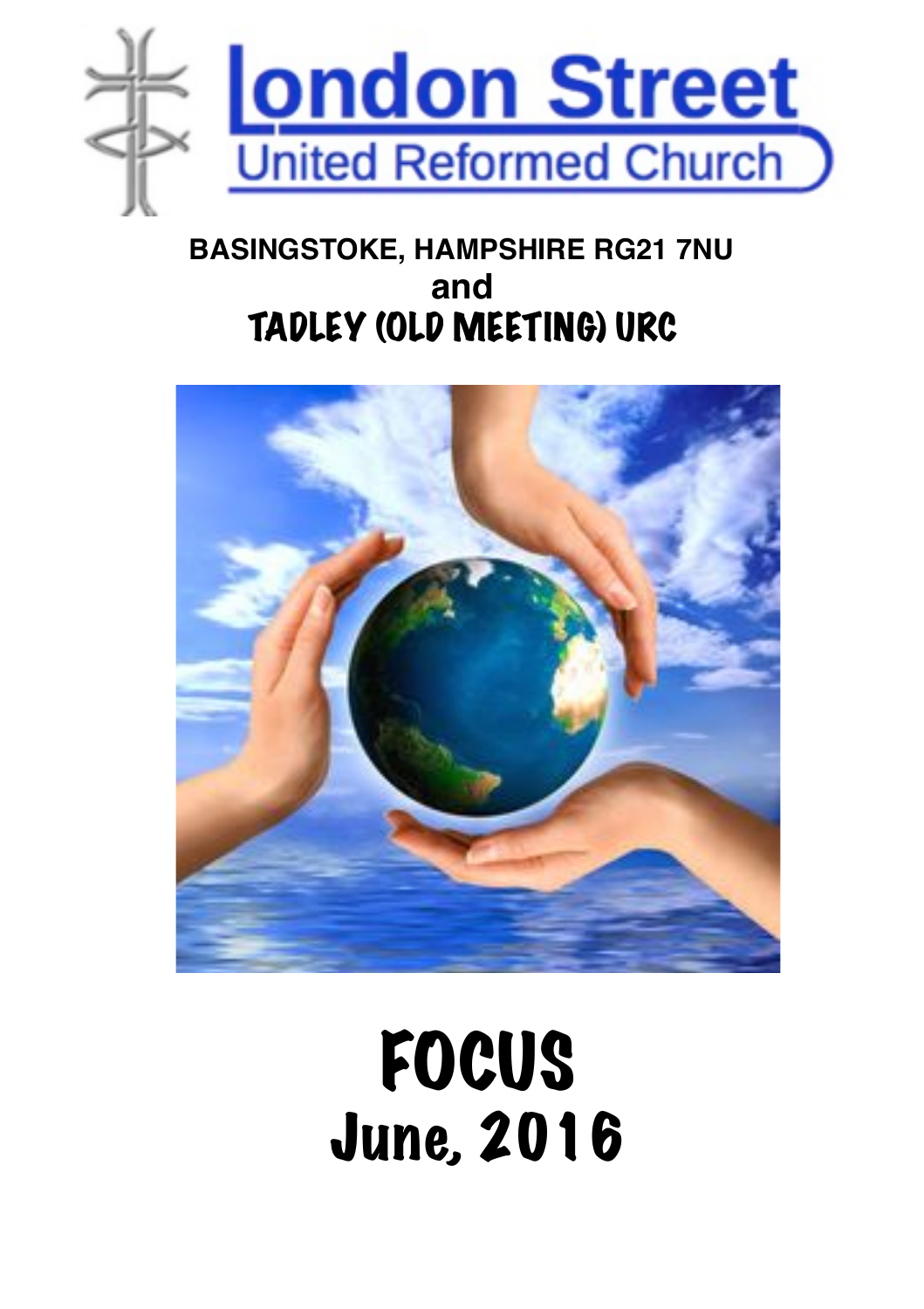#### Tel: 01256 477070

Website - [www.londonstreeturc.org.uk](http://www.londonstreeturc.org.uk)

**MINISTER:** Revd Kay Blackwell **(Day off - Monday)**  6 Camberry Close Basingstoke RG21 3AG Tel: Vestry - 01256 242152 Mobile - 07582 056286 e.mail - **[revkayblackwell@gmail.com](mailto:revkayblackwell@gmail.com)**

#### **CHURCH SECRETARY:** Mr Owen Collins

 15 Cyprus Road Hatch Warren Basingstoke RG22 4UY Tel: 01256 477425 e.mail - **[secretary@londonstreeturc.org.uk](mailto:secretary@londonstreeturc.org.uk)**

#### **TREASURER:** Karen Bell 47 Tobago Close, Popley, Basingstoke RG24 9PX e.mail - **[treasurer@londonstreeturc.org.uk](mailto:treasurer@londonstreeturc.org.uk)**

**HALL LETTING:** Mr Peter Bentall 43 Cliddesden Road, Basingstoke RG21 3EP Tel: 01256 475547 e.mail: **[phbentall@hotmail.com](mailto:phbentall@hotmail.com)**

#### **FOCUS:** Mrs Christine Robertson 1208 Skyline Plaza, Alencon Link, Basingstoke RG21 7AZ Tel: 01256 869968 e.mail: [christina774robertson@btinternet.com](mailto:christina774robertson@btinternet.com)

### Tadley (Old Meeting) URC

10.30 every Sunday

### "TASTE" Youth Event at 7pm in the Immanuel Centre

| Minister:         | Revd Kay Blackwell                                                                                         |
|-------------------|------------------------------------------------------------------------------------------------------------|
| Church Secretary: | Paul Gross<br>22 Pelican Road, Pamber Heath RG26 3EN<br>Tel: 0118 970 0809<br>e.mail: paulg@silchester.org |
| Treasurer:        | Mark Ward<br>10 Hartleys, Silchester, Reading RG7 2QE<br>e.mail: mandjward@hotmail.co.uk                   |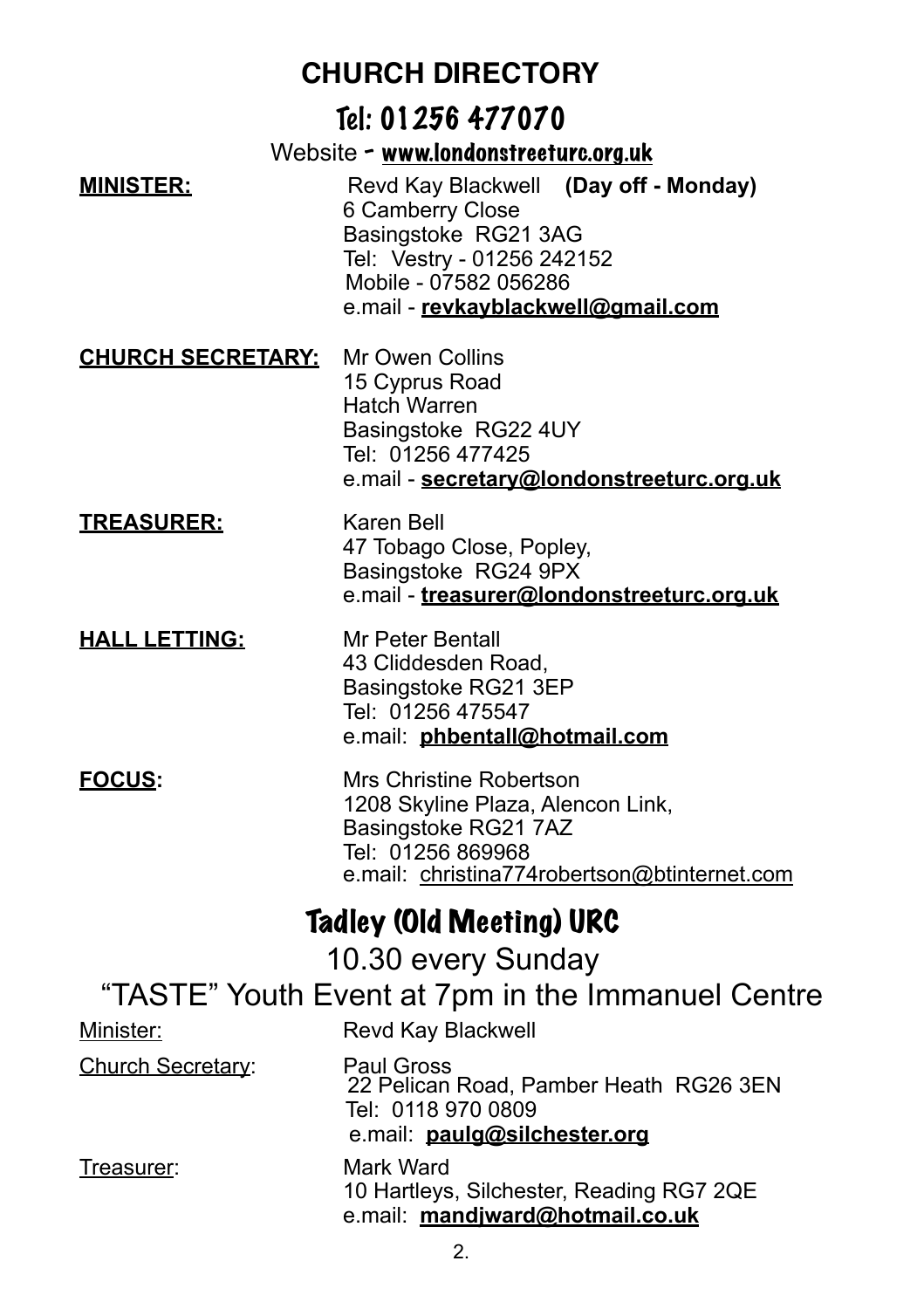# View from the Manse (literally!):

#### Living life in the Spirit

'There is therefore now no condemnation for those who are in Christ Jesus. For the law of the Spirit of life in Christ Jesus has set you free from the law of sin and of death.' (Romans 8:1-2)

 My office at the manse has a window with one large solid pane of glass to the left and, to the right, a large opening window with a small opening window above it. In front of the window I have a wooden Venetian blind. As the weather has been warm in recent days the back door to the garden has been left open on occasions. However, the warm weather has encouraged the bees into the activity of collecting nectar from the Spring blossom. Consequently, several bees have ended up in my office between the blind and the window. Typically they remain on the solid unopening side of the window and spend hours going around that pane of glass buzzing and head-butting the glass wall. Round and around they go, getting first angry and then exhausted. If they would just move to the right side of the frame they would discover two windows that I have opened wide in order to set them free. I try to gently cajole and encourage my busy, buzzy friends to the open windows but they always seem so reluctant to be steered away from their glass prison, a place that they are familiar with yet keeps them trapped.

How often do we crash into the things of life and feel that we are trapped by them. We can easily end up going metaphorically around in circles, feeling the pain sin, both our own sin or the sin of others inflicted upon us. I work with many such folk who are in real pain, sometimes demonstrated as anger, sometimes as a kind of hopeless exhaustion. They are so trapped in cycles of behaviour patterns that they just seem unable to break free. Jesus is that window to freedom, to life in all its fullness. Through Jesus we can be set free from the pain of this earthly world because through Jesus we become co-heirs of the heavenly spiritual realm. Through Jesus we receive an eternal hope,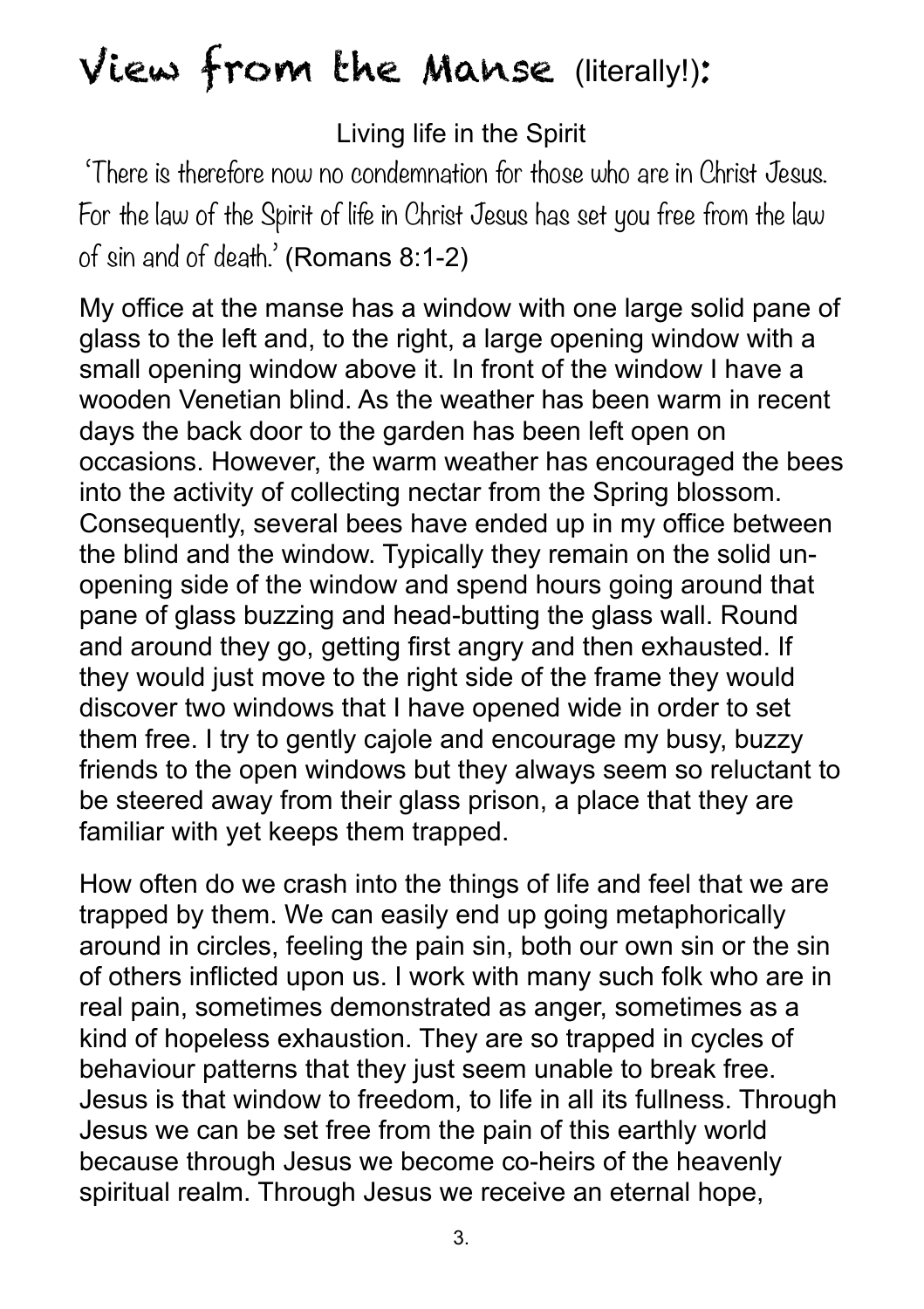beyond the earthly difficulties of now. We, as Christians, can show the way that leads others to freedom but ultimately it is they who have to take that flight of faith. At times it can be frustrating to see how people choose to stay in the earthly cycles of ultimately self-destructive lifestyles because they are too scared to accept the truth of Jesus, the truth of spiritual freedom. The open window is there but they choose to stay trapped by the glass wall even though it hurts because they can understand that hurt in a way. By that hurt they can explain and almost define who they are. Spiritual stuff, the grace and free gift of Jesus, can feel overwhelming to some. It can feel like a narrative, a way of life that they cannot intellectually understand or rationalise and therefore control. And that is right; heavenly stuff *is* often beyond our earthly understanding! I can totally understand that earthly fear, for I once stood in that fear too. But the spirit of Christ Jesus has set me free. God is our heavenly Father and, through Jesus, we are adopted into the great heavenly family. Through Jesus, it is God who protects and guides us, God who fights spiritual battles on our behalf, and gives us ultimate victory. The glass wall of sin that can't always be seen in a physical sense yet traps us and hurts us nevertheless, no longer needs to be *our*  prison. For the Spirit of life in Christ Jesus can set you free.... God has opened the window, are you ready to fly?

'The Lord, your God, is in your midst, a warrior who gives victory; He will rejoice over you with gladness, he will renew you in his love; he will exult over you with loud singing' [\(Zephaniah 3:17\)](https://www.biblegateway.com/passage/?version=NRSV&search=Zephaniah%25203:17)

Everyone is invited to a Tea Party in London Street on Saturday, 11<sup>th</sup> June from 3.00pm, to celebrate the Queen's 90th Birthday. Invitations have been extended to all groups who use our premises throughout the week and copies of the Bible Society booklet about the Queen and her faith will be available for every member of the congregation.

If anyone feels able to make a contribution towards the cost of the booklet, this can be done by putting your gift in an envelope marked 'The Queen's Birthday' and placed in the offertory or handed to Owen or Karen.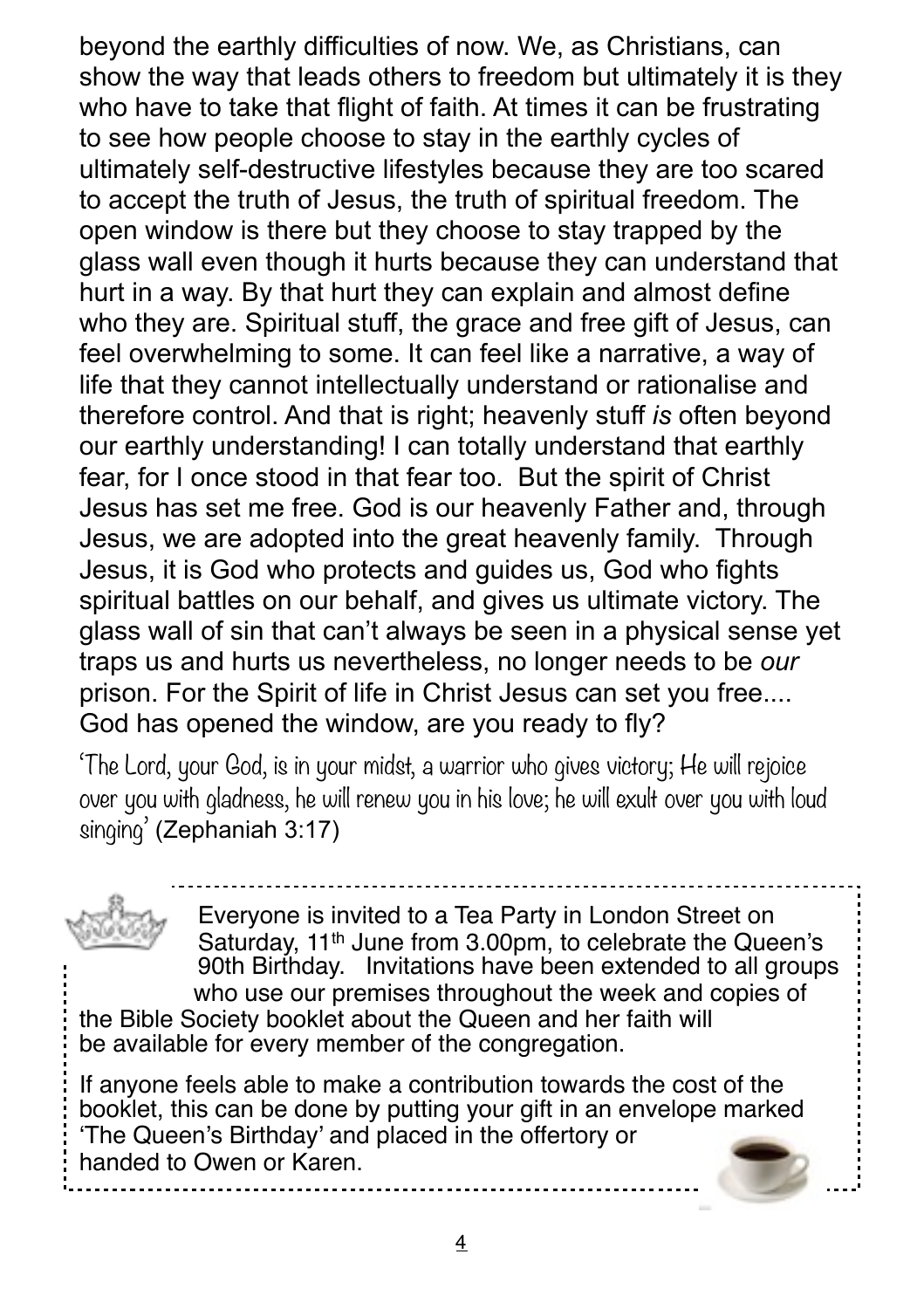### CIRCLE OF PRAYER:



Please remember the following in your prayers, together with their families, friends, carers, doctors and nurses:

**Short Term: Chris Ayland: Kay Blackwell and family:** family of Harry Bowers who died on 15<sup>th</sup> May: Owen Collins and family; Kay Cook; Ron and Rosemary Martin; Mary Silver; Sarah-Jayne; Katherine Witts; Joy Williams.

**Long Term:** Christine and Tony Addis; Judith Best (mother of Mark Best); Annette Bowers (daughter of Sheila Munro); Beverley Cantwell; Barbara and Peter Dixon; Morag Hill; Richard, Antonia, Grace and Zach Holland (Claire Macro's family in Canada); Christine and Ron Holt; Marian Kenward; Maggie Morgans and family; Rachel Patterson; Hyacinth and Eaton Ridguard; Helen Rolton; Molly Shaw; Betty Shipway; Gwen Simms (mother of Tina Digweed); Joyce Smith; Fay Spurr; Chris and Suzanne Tolley; Rachel Walker (granddaughter of Les and Iris Wenham.



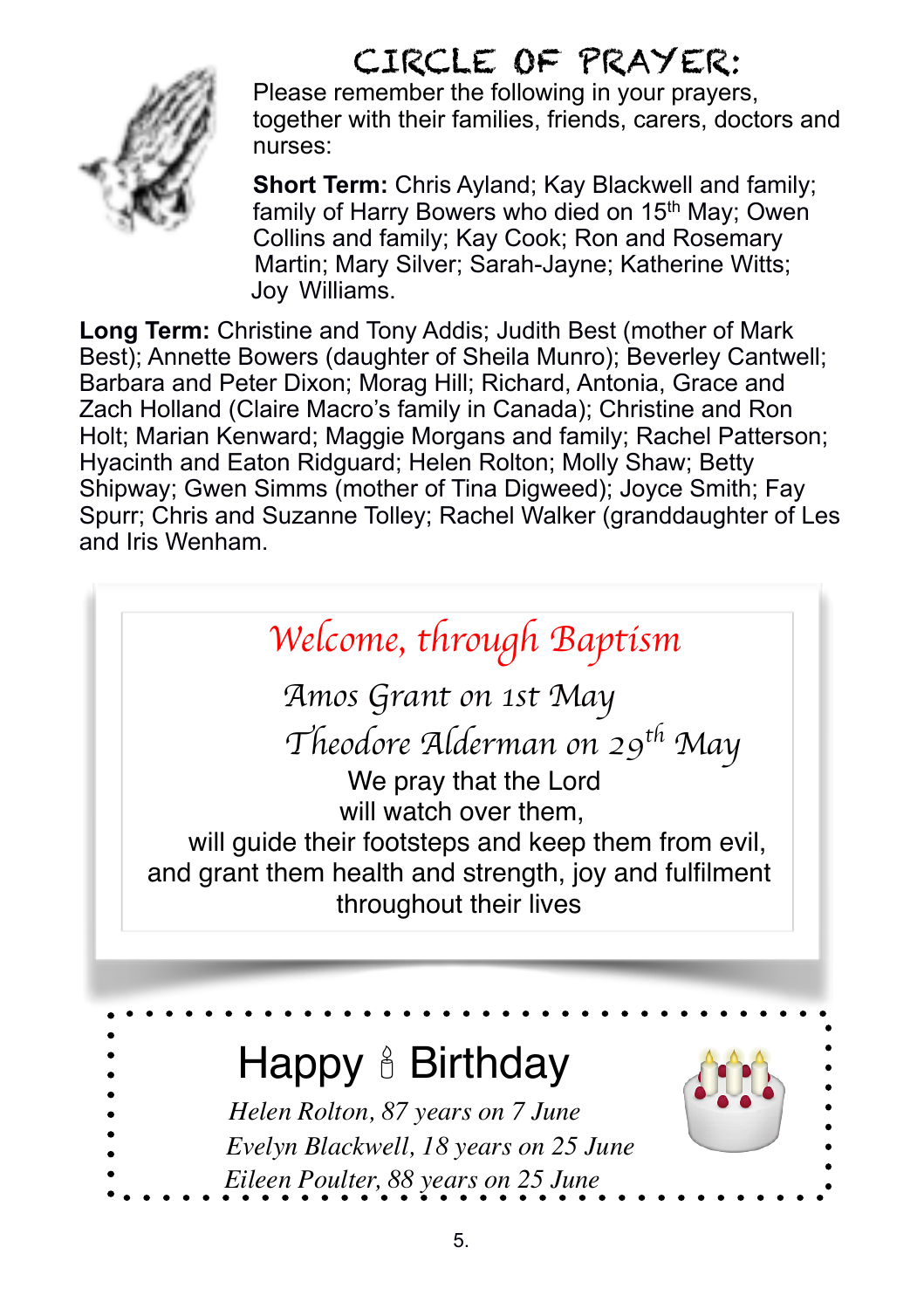

### Prayer Focus

The Old Testament has a significant emphasis on God's Chosen People, the Hebrews, from the initial call of Abraham through whom God promised to make a great nation. The impression is given almost of 'them' and 'us' with the Jews believing that God was exclusively theirs and the other nations (Gentiles) were basically outcasts and unclean.

Yet, as a chosen people, they hardly enjoyed unrestrained favour, losing 10 of the 12 tribes; being taken into exile for many years; and suffering under some disastrous kings! Prophet after prophet came preaching repentance and a return to their Covenant with God, with many indicating that God's concern is for all people, all nations.

Even at the beginning of the early Church after Pentecost the apostles, all Jews, followed Jewish laws and traditions and attended the Temple. Christian worship went side by side but with less emphasis on lawkeeping than on Jesus' command 'to love one another' in community. Then, with Peter (meeting Cornelius) and Paul's missionary journeys with Barnabas, Silas and Mark do we see the real spread of Christianity and Jesus' instruction to 'go into all the world and preach the Gospel'. It is not about what gender you are; where you were born; which sect you belong to; it is about us as individuals and our relationship with God through Jesus, his way of life, his teachings and our own commitment to surrender our lives to him.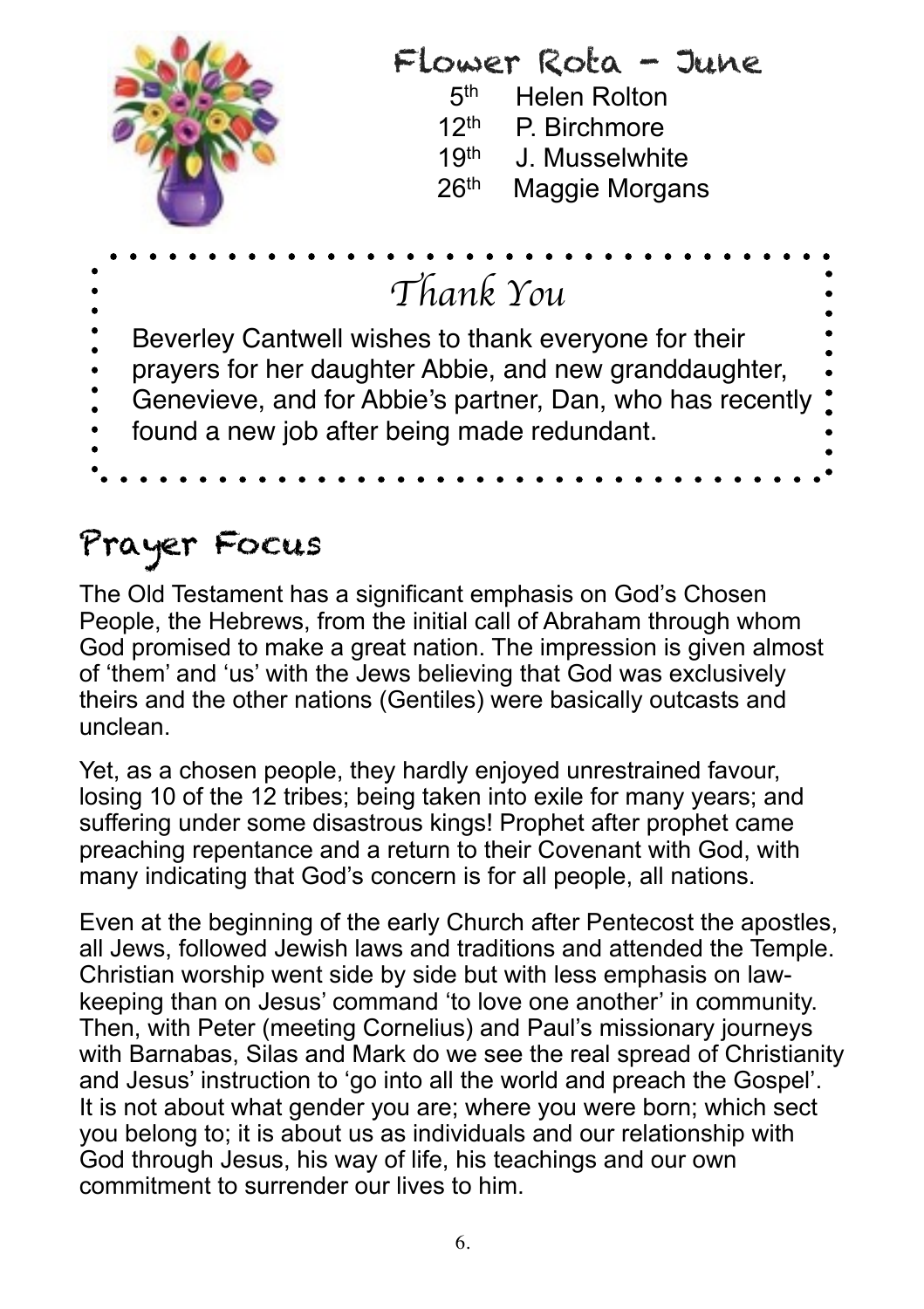# Daily Bible Readings for June:

|                                                       | <b>Psalm</b>              | <b>New</b><br><b>Testament</b>         |                |                                                          | <b>Psalm</b> | <b>New</b><br><b>Testament</b>           |        |
|-------------------------------------------------------|---------------------------|----------------------------------------|----------------|----------------------------------------------------------|--------------|------------------------------------------|--------|
| 1 <sup>st</sup><br>2 <sub>nd</sub><br>3 <sup>rd</sup> | 145<br>38<br>69           | Romans<br>$\epsilon$<br>$\mathfrak{c}$ | 13<br>14<br>15 | 17 <sup>th</sup><br>18 <sup>th</sup><br>19 <sup>th</sup> | 72<br>150    | Philippians<br>Reflection<br>66          | 3      |
| 4 <sup>th</sup><br>5 <sup>th</sup>                    | 146                       | Reflection<br>$\epsilon$               |                | 20 <sup>th</sup><br>21 <sup>st</sup>                     | 1<br>108     | Philippians<br>Colossians                | 4<br>1 |
| 6 <sup>th</sup><br>7 <sup>th</sup>                    | 107<br>70                 | Romans<br><b>Ephesians</b>             | 16<br>1        | 22 <sub>nd</sub><br>23 <sup>rd</sup>                     | 2<br>42      | $\epsilon$<br>$\mathfrak{c}$             | 2<br>3 |
| 8 <sup>th</sup>                                       | 147                       |                                        | 2              | 24 <sup>th</sup>                                         | 73: 21-28    | 66                                       | 4      |
| <b>gth</b><br>10 <sup>th</sup>                        | $40:1 - 8$<br>$71:1 - 13$ | $\mathfrak{c}$<br>$\mathfrak{c}$       | 3<br>4         | 25 <sup>th</sup><br>26 <sup>th</sup>                     | 90           | Reflection<br>$\epsilon$                 |        |
| 11 <sup>th</sup><br>12 <sup>th</sup>                  | 148                       | Reflection<br>$\epsilon$               |                | 27 <sup>th</sup><br>28 <sup>th</sup>                     | 111<br>3     | Philemon<br>Luke                         |        |
| 13 <sup>th</sup><br>14 <sup>th</sup>                  | 40: 9-17<br>71: 14-24     | Ephesians<br>"                         | 5<br>6         | 29th<br>30 <sup>th</sup>                                 | 112<br>4     | $\mathfrak{c}\mathfrak{c}$<br>$\epsilon$ | 2<br>3 |
| 15 <sup>th</sup><br>16 <sup>th</sup>                  | 149<br>41                 | Philippians<br>$\epsilon$              | 1<br>2         |                                                          |              |                                          |        |

❉ ❉ ❉ ❉ ❉

# Basingstoke Foodbank:

Stocks are very low and items from the following list are urgently required. They can be placed in the collection box in the concourse:

Milk – (Long-life 1L) Fruit Juice (Long-life 1L) Tinned Ham, chicken, Corned Beef Tinned Fruit Tinned Spaghetti/Ravioli or similar Peanut Butter/Marmite Dry Crackers/crispbread Jars of cooking sauces Desserts/Rice Puddings (Long-life Instant Potato Mash – cold or microwavable) Squash Drinks Deodorants (roll-on) Shower Gels Sugar Biscuits and Chocolate treats

Thank you for your support.

Change of address for Paul and Karen Bentall: 1 Richmond Road, Basingstoke RG21 5NX

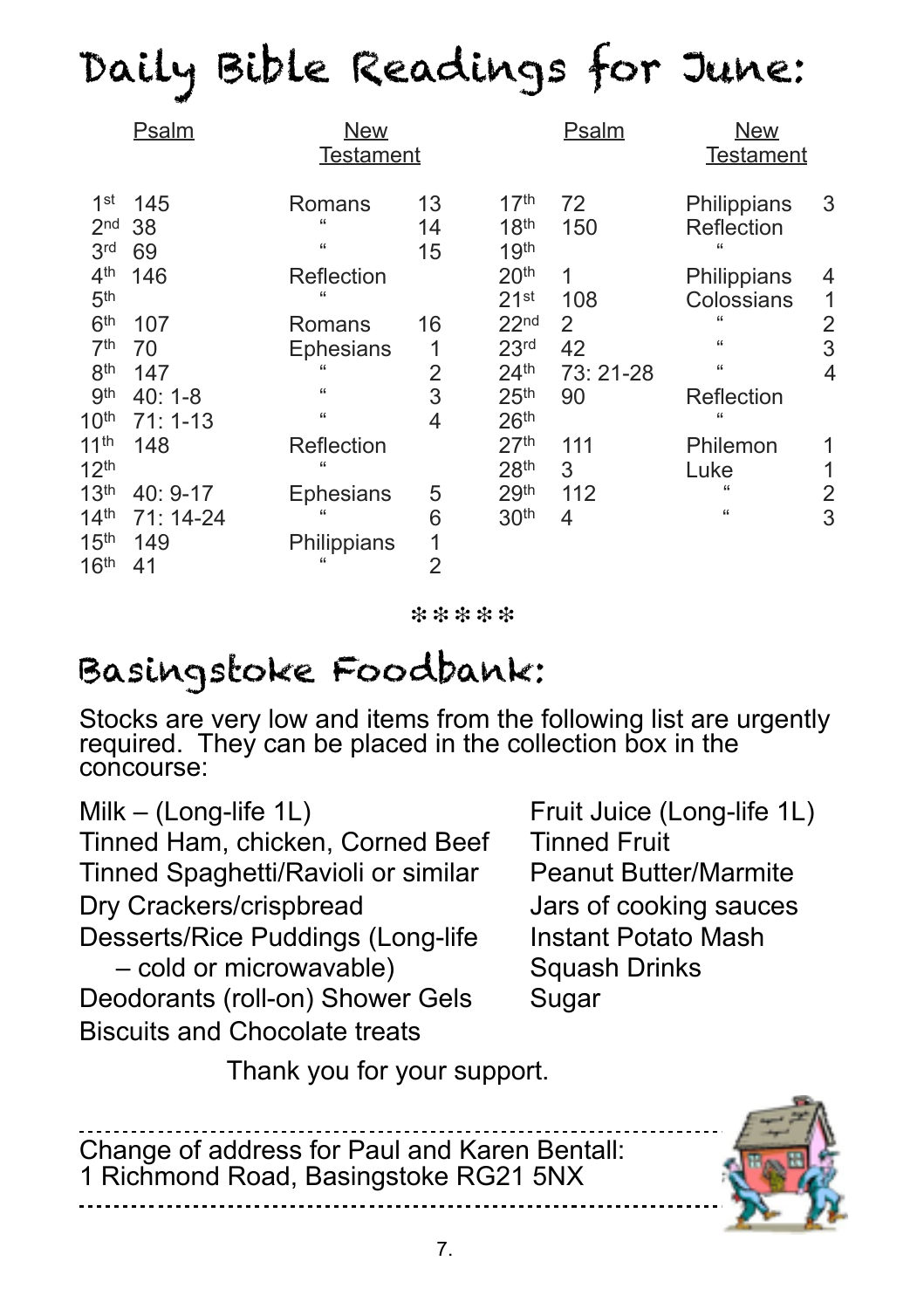# Bible Quiz:

Who said:

| 1.  | "Why was not this ointment sold for 300 denarii and given<br>to the poor?"                                                                   |
|-----|----------------------------------------------------------------------------------------------------------------------------------------------|
|     | O Judas O Simon O Jesus<br>O Mary                                                                                                            |
| 2.  | "let me die with the Philistines,"<br>O Moses O Elijah O Samson O Goliath                                                                    |
| 3.  | "What is truth?"<br>O Annas O Pilate O Jesus<br>O Peter                                                                                      |
| 4.  | "Why hast thou conceived this thing in your heart?; thou<br>hast not lied unto man, but unto God."<br>O Peter<br>O Jesus<br>O Paul<br>O Luke |
| 5.  | "Lord, show us the Father, and we will be satisfied."<br>O Philip O Paul<br>O Peter<br>O Timothy                                             |
| 6.  | "Am I my brother's keeper?"<br>O Jacob O Joseph O Cain O Seth                                                                                |
| 7.  | "You brood of vipers! Who warned you to flee from the<br>wrath to come?"<br>O Paul O Barnabas O John the Baptist O Stephen                   |
| 8.  | "Speak, for thy servant hears."<br>O Samuel O Elijah<br>O David<br>O Enoch                                                                   |
| 9.  | "I know that my redeemer liveth."<br>O David<br>O Job<br>O Isaiah<br>O Daniel                                                                |
| 10. | "I am innocent of the blood of this just person; see ye to<br>it."                                                                           |
|     | O Caiaphas O Herod O Pilate<br>O Judas                                                                                                       |
|     | $\Lambda$ is seen as $\Lambda$<br>$-222$                                                                                                     |

Answers on page 10.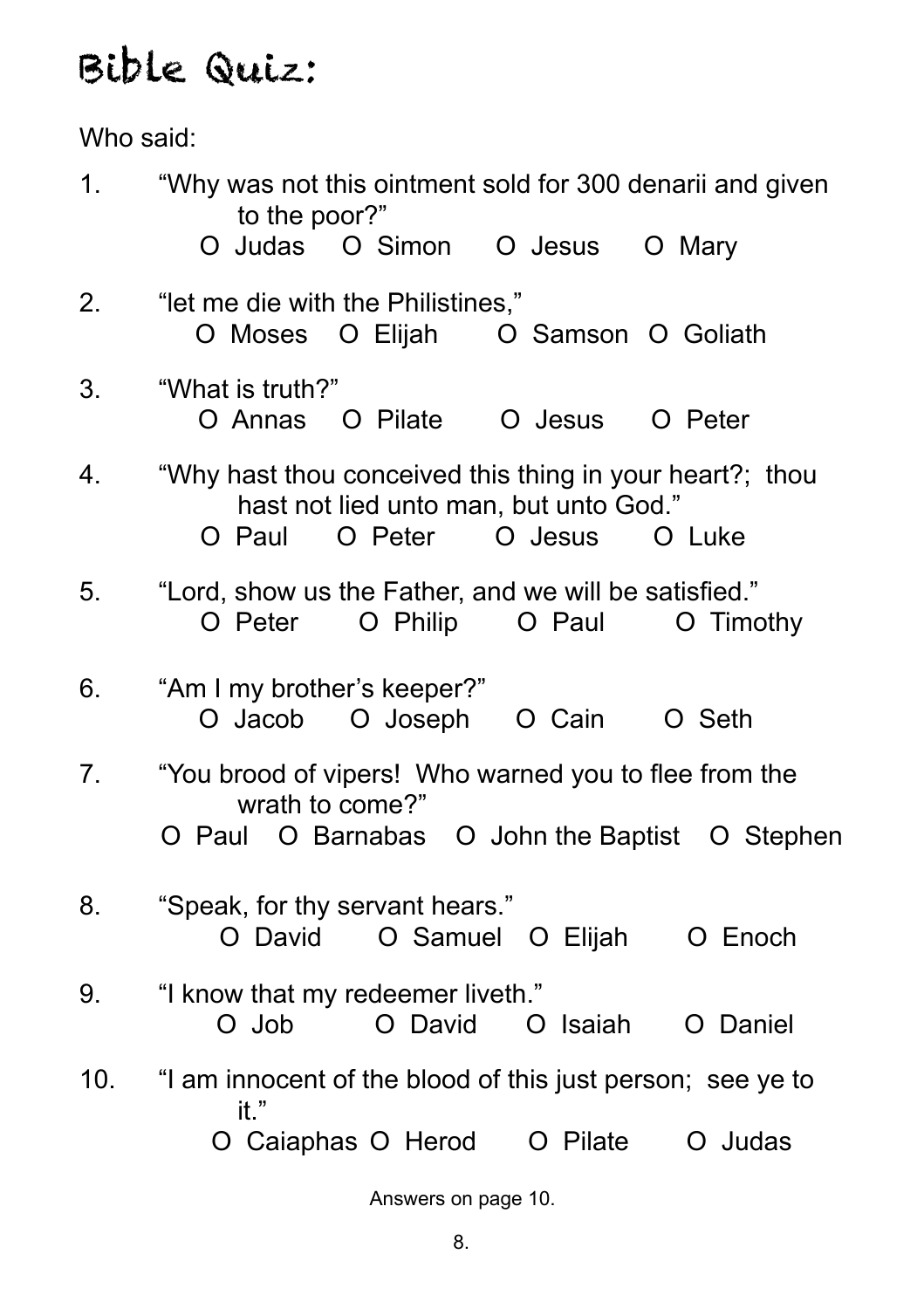## A message from the Farming Community Network

"Many of the traditions surrounding Rogation have fallen away over the years yet that doesn't remove the need to ask God to protect us and our crops from disaster. Sadly, we have become familiar with pictures of flooding in various parts of the country and falling prices paid for milk and other food commodities are adding to the pressures on farmers, even causing some to leave the land completely. While we expect to be able to choose from a wide selection of wholesome produce, often with little thought to how much hard work and effort has gone into ensuring that we can sit down to a nourishing meal, the farmers who produce the food to feed the nation must battle against the weather and commercial challenges in order to put food on our table — and there are many occasions when that is no easy task.

"In addition, we must not lose sight of the fact that our farmers also carry the responsibility of caring for the earth which God has given to us. It is they who maintain the hedges and the stone walls, keep the ditches and drains clear of obstructions and ensure that conditions are right for the wildlife to flourish. It is hardly surprising that there are times when farmers and farming families find themselves facing challenges and difficulties; times when they need support. The volunteers of the Farming Community Network take for their example the risen Christ on the road to Emmaus and will walk with farmers to provide support until the problems are resolved, the difficulties are dealt with and life returns to normal. It doesn't matter if the problems are with the farm business or within the family and support is available for however long it takes.

#### "**May we ask that you remember in your prayers the farmers of Britain and those who strive to support them during difficult times."**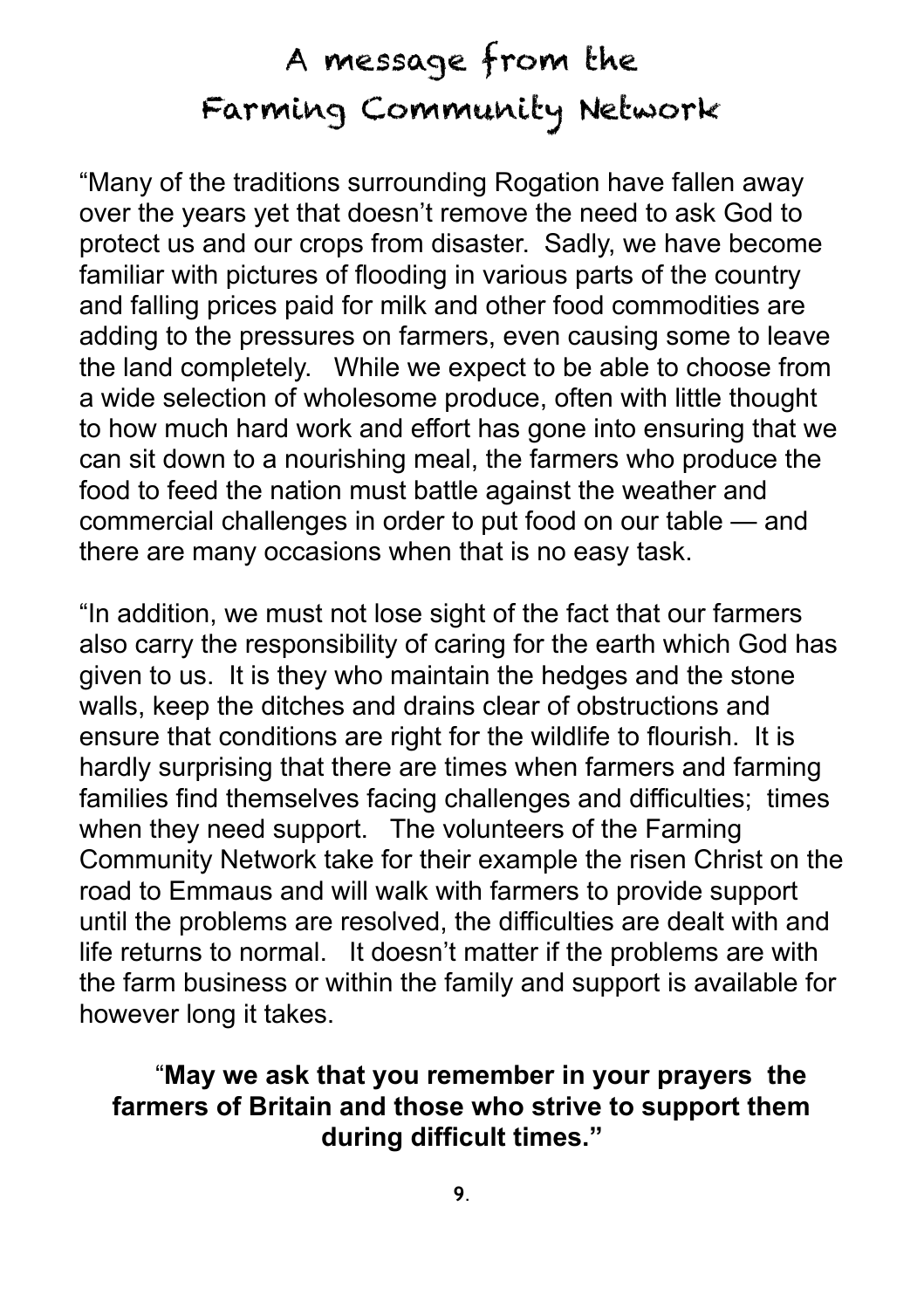# Bible Quiz answers:

*(NRSV edition)* 

- 
- (1) Judas (John 12:5) (2) Samson (Judges 16:30)
- (3) Pilate (John 18:38) (4) Peter (Acts 5:4)
	-
- (5) Philip (John 14:8) (6) Cain (Genesis 4:9)
- (7) John the Baptist (Matthew 3:7)
- (8) Samuel (1 Samuel 3:10) (9) Job (Job 19:25)
	-
- (10) Pilate (Matthew 27:24)

# God Knows:

When you are tired and discouraged from fruitless effort, God knows how hard you have tried.

When you've cried so long your heart is in anguish, God has counted your tears.

If you feel life is on hold and time has passed you by, God is waiting for you.

When nothing makes sense and you are confused or frustrated, God has the answer.

If suddenly your outlook is brighter and you find traces of hope, God has whispered to you.

When things are going well and you have much to be thankful for, God has blessed you.

When something joyful happens and you are filled with awe, God has smiled on you.

Remember that wherever you are or whatever you are feeling, God knows.

*Author unknown*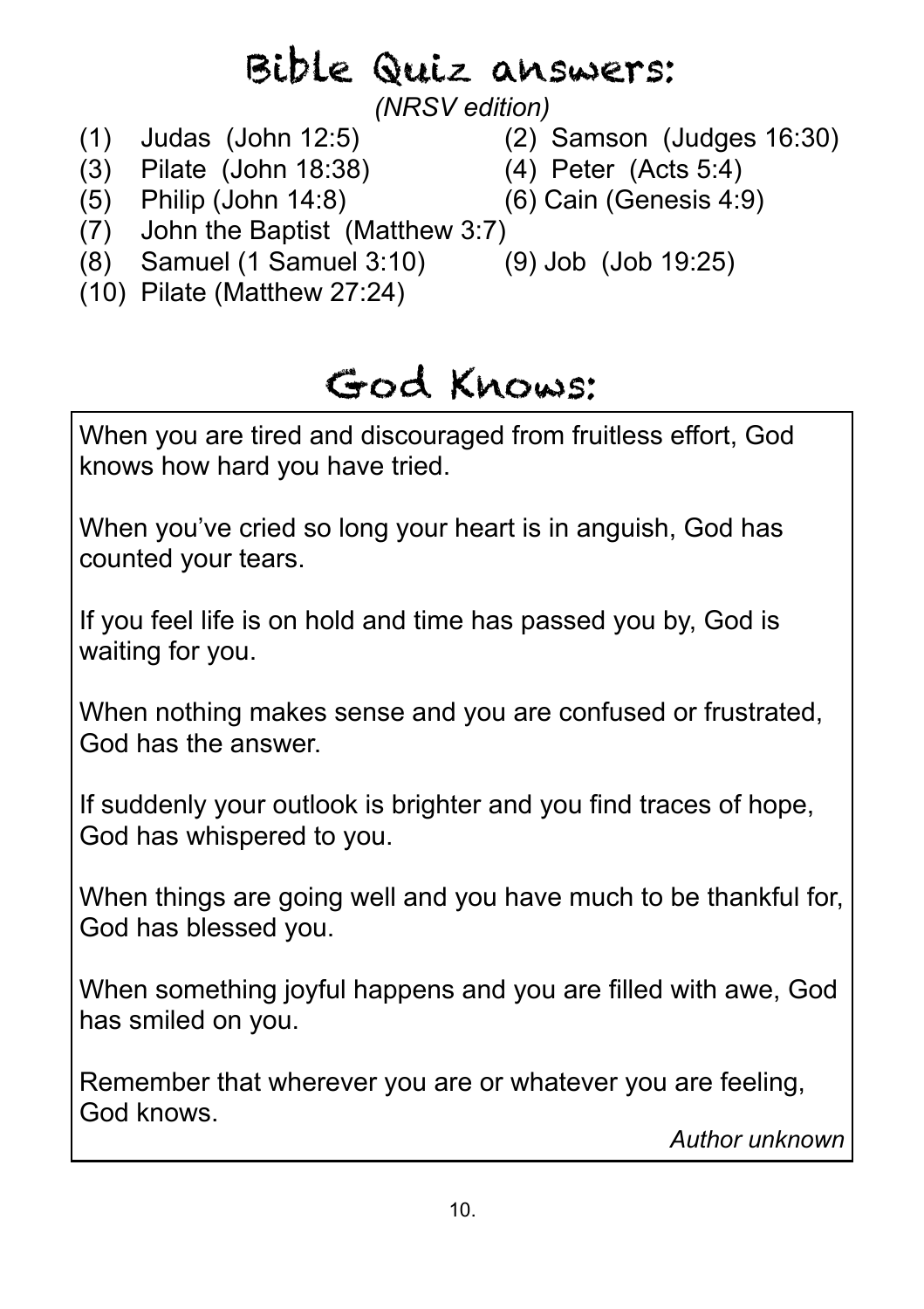# Dates to note at London Street, unless otherwise stated:

### June:

| Wed | 1 <sup>st</sup>  |                    | 7.30pm Elders' Meeting                                                                                                                                |
|-----|------------------|--------------------|-------------------------------------------------------------------------------------------------------------------------------------------------------|
| Sun | 5 <sup>th</sup>  | 8.30am             | Prayer breakfast led by lan and Jenny<br><b>McCloy</b>                                                                                                |
|     |                  | 10.30am            | Worship, including Parade Service                                                                                                                     |
| Mon | 6 <sup>th</sup>  | 3.00 <sub>pm</sub> | Youth Café reopens                                                                                                                                    |
| Sat | 11 <sup>th</sup> | 3.00 <sub>pm</sub> | Tea Party to celebrate the Queen's 90 <sup>th</sup><br>Birthday                                                                                       |
| Sun | 12 <sup>th</sup> | 10.30am            | Worship – led by Melanie Townsend                                                                                                                     |
| Wed | 15 <sup>th</sup> | 10.15am            | 3Cs – Coffee, company and chat                                                                                                                        |
| Sun | 19 <sup>th</sup> | 10.30am            | <b>Worship (including Holy Communion)</b><br>- Fathers' Day                                                                                           |
| Thu | 23 <sup>rd</sup> | 1.00 <sub>pm</sub> | Friendship Hour - Mystery Tour leaving<br>from the Red Lion car park (returning<br>approx. 4.30pm). Names to Joyce<br>Cook a.s.a.p. Cost approx. £12. |
| Sun | 26 <sup>th</sup> | 10.30am            | Worship – led by Peter Bentall                                                                                                                        |

❉ ❉ ❉ ❉ ❉

# Old Meeting, Tadley: **Preachers: Welcomers:**

|  | $5th$ June – Peter Oyungi       |
|--|---------------------------------|
|  | 12th June - Revd. Kay Blackwell |
|  | $19th$ June - Mark Ward         |
|  | $26th$ June $-$ Mel Euerby      |

Ena and George Mandy and Dave **Ladies Cell** Elaine and Brian